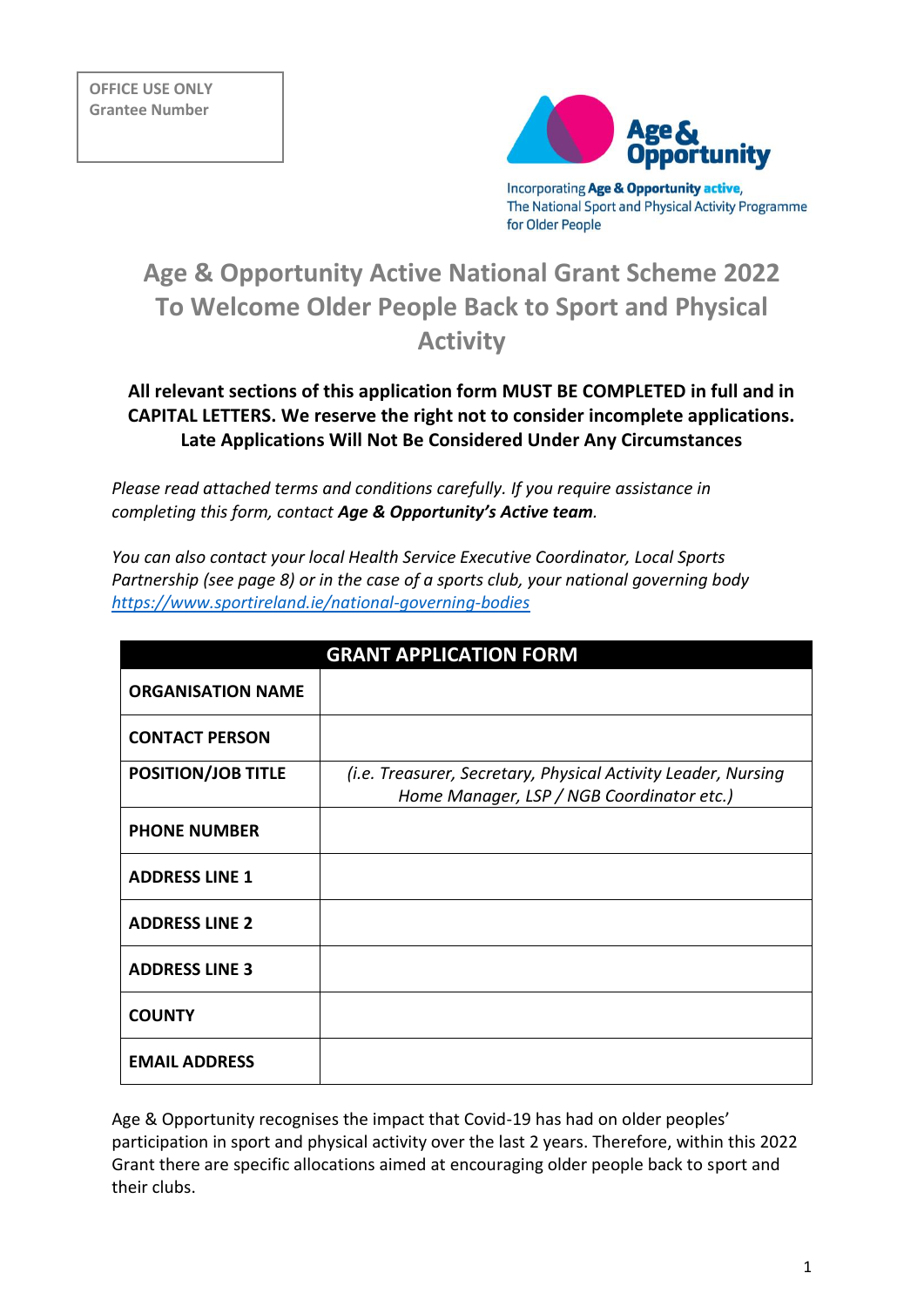We also recognise the impact Covid-19 has had on those living in nursing homes and attending day care settings so we are opening up the grant this year to all public and private nursing homes and day care settings

Sports clubs may apply for up to maximum of **€1,000.**

Nursing Homes and day care settings, both public and private may apply for up to maximum of **€1,000.**

Other grant allocations (e.g. older people's groups) will be between **€300 and €700**. Joint applications or applications from Community Development Programmes (CDPs), Local Sports Partnerships (LSPs) etc. that provide wider access to community groups may be allocated funding outside of these limits.

# **About your organisation**

**TYPE OF ORGANISATION** 

|                                                                                                | $\bigcap$ Active Retirement $\bigcap$ ICA Group $\bigcap$ Men's Shed $\bigcap$ Day Care Centre |
|------------------------------------------------------------------------------------------------|------------------------------------------------------------------------------------------------|
| $\bigcirc$ Nursing Home $\bigcirc$ Sports Club $\bigcirc$ LSP $\bigcirc$ Other (please specify |                                                                                                |

Total number of members (or residents) **\_\_\_\_\_\_\_\_\_\_\_\_** 

% members under age 50 years: aged 50-69: aged 70 or over:

Is your organisation located in a designated disadvantaged area (RAPID 1, RAPID 2 or Clár)?  $\bigcap$  YES  $\bigcap$  NO  $\bigcap$  DON'T KNOW

**BANKING DETAILS** 

It is essential to supply Bank/Credit Union account details (Note: post office accounts are no longer acceptable)

| NAME OF BANK / CREDIT<br><b>UNION</b>    |                                                                          |
|------------------------------------------|--------------------------------------------------------------------------|
| <b>BRANCH</b>                            |                                                                          |
| <b>ACCOUNT NAME</b>                      | Account must be in name of the group / organisation not<br>an individual |
| <b>BIC</b><br>(8 digits required)        |                                                                          |
| <b>IBAN</b><br>(Full 22 digits required) |                                                                          |

#### **PUBLIC LIABILITY INSURANCE DETAILS**

It is essential to have public liability insurance covering the activities proposed. Please confirm if you have the required public liability insurance in place: Yes  $\bigcirc$  No  $\bigcirc$ 

# **These grants are designed to support the work of the Active programme, including the network of Physical Activity Leaders (PALs), the development of the Go for Life Games and other initiatives**.

An active PAL is a group member who has taken part in Active PALs training and is regularly leading or helping to organise physical activities with the group.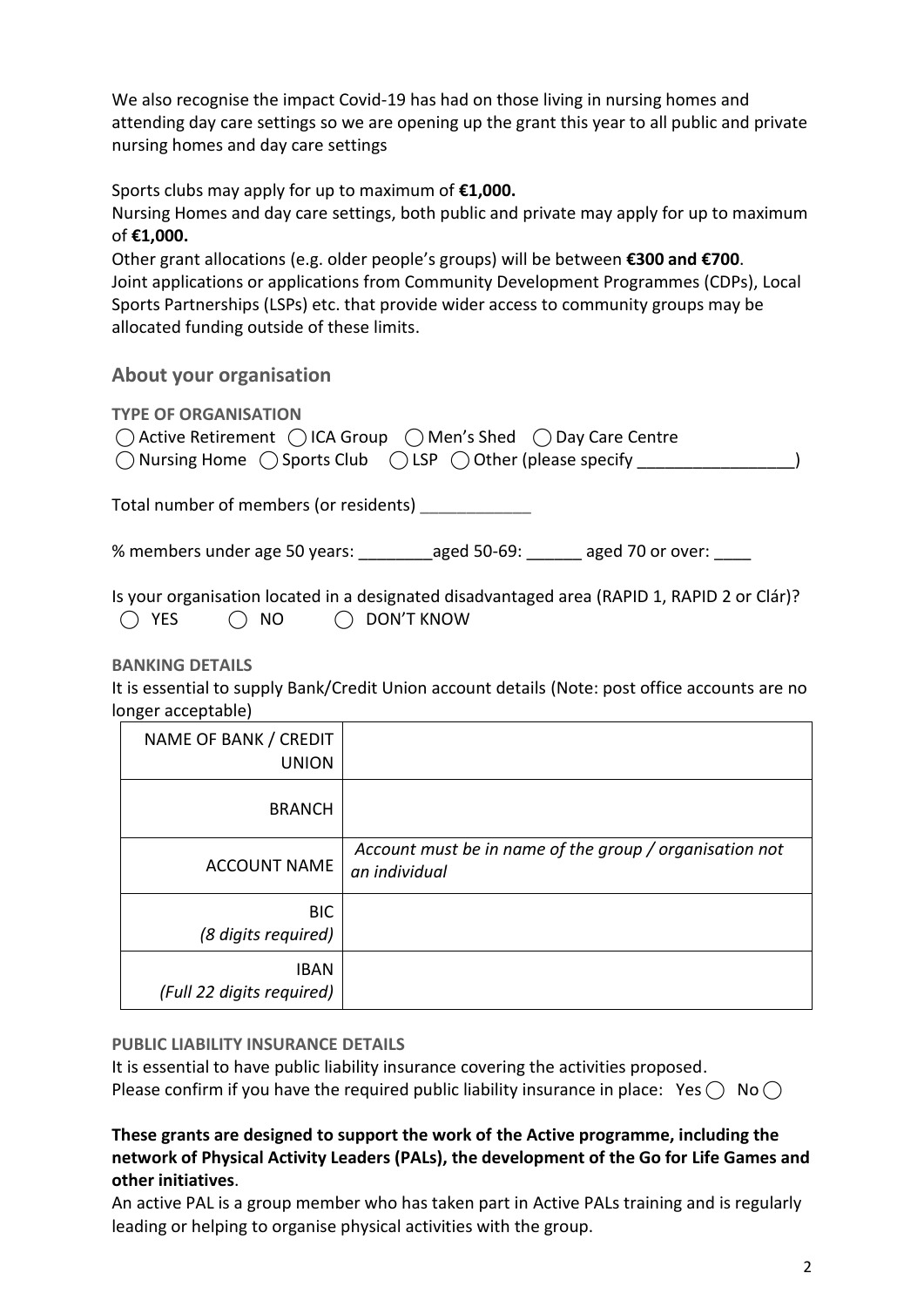A CarePAL is someone who has taken part in our CarePALs training and is leading physical activity in a care setting

| Is there a PAL in your group?                  | Yes $\bigcap$ | No() |
|------------------------------------------------|---------------|------|
| Is there a CarePAL in your group/care setting? | Yes $( )$     | No() |

- If yes, year completed PALs/CarePALs training
- A member of our group/care setting would be interested in taking part in PALs/CarePALs training Yes  $\bigcap$  No  $\bigcap$

## **2. Grants**

#### **Please indicate the purpose for which you are applying for this grant**

- □ Participation Event e.g. Go for Life Games/sports day
- □ Physical Activity Programme for your group or care setting (please outline duration & participant numbers below)
	- Note this can include Online Activity and Outdoor Activity initiatives
- □ Purchase of equipment / resource materials

*Short Mat Bowling equipment will only be considered for joint applications, where it will be shared by two or more groups. A separate application form must be completed by each group involved in a joint application. (Age & Opportunity encourage each group to designate a member to be in charge of cleaning and disinfecting any shared equipment before, during and after all sessions/activities. Groups should minimize equipment sharing, and clean and disinfect shared equipment between use by different people).*

*Audio-visual equipment, exercise machines, clothing or footwear will not be considered.*  **See Page 8 for further details about what will and will not be funded**

| <b>Describe activity or equipment</b>     |  |  |
|-------------------------------------------|--|--|
|                                           |  |  |
|                                           |  |  |
|                                           |  |  |
|                                           |  |  |
|                                           |  |  |
| Number of older people who will take part |  |  |
|                                           |  |  |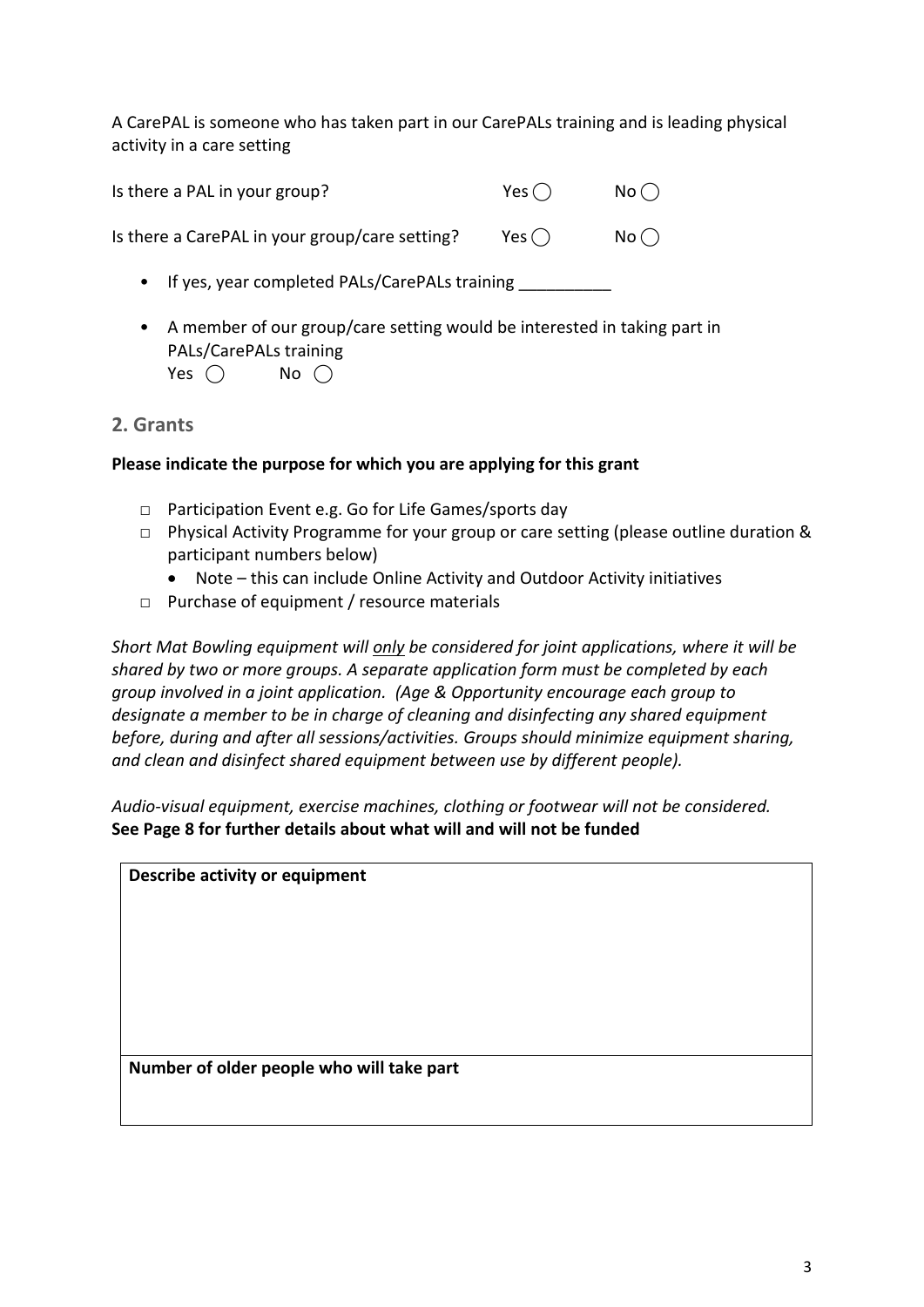| <b>Outline costs</b>                          | € |
|-----------------------------------------------|---|
| (i.e. equipment, tutor, transport, hall hire) |   |
|                                               |   |
|                                               |   |
|                                               |   |
|                                               |   |
|                                               |   |
|                                               |   |
|                                               |   |
| <b>Total Grant applied for</b>                | € |

## **3. Signatories**

I declare that the information given in this form is true and accurate and I accept the conditions relating to grant-aid provided by the Active National Grant Scheme for Sport and Physical Activity for Older People.

| <b>CONTACT PERSON</b> |       |
|-----------------------|-------|
| Name:                 | Date: |

*In the case of a joint application for bowling equipment, please list below the other group(s) involved in the application. Each group must complete a separate application form.*

| <b>GROUP NAME</b> |  |
|-------------------|--|
| GROUP NAME        |  |
| <b>GROUP NAME</b> |  |

*Completed application forms must reach the email or postal address below by 12 noon on Friday the 25th February 2022*

Email your application to: **[active.grants@ageandopportunity.ie](mailto:active.grants@ageandopportunity.ie)** If emailing your application form it is not necessary to sign the application or send a hard copy. Or post to:



**Active National Grant Scheme for Sport and Physical Activity for Older People Age & Opportunity St Patrick's Hall, Marino Institute of Education Griffith Avenue, Dublin 9**

*N.B. Late applications will not be considered. It is the responsibility of grant applicants to ensure that grant forms are received on time with all details completed. Note that due to the volume of applications we cannot acknowledge receipt of postal applications*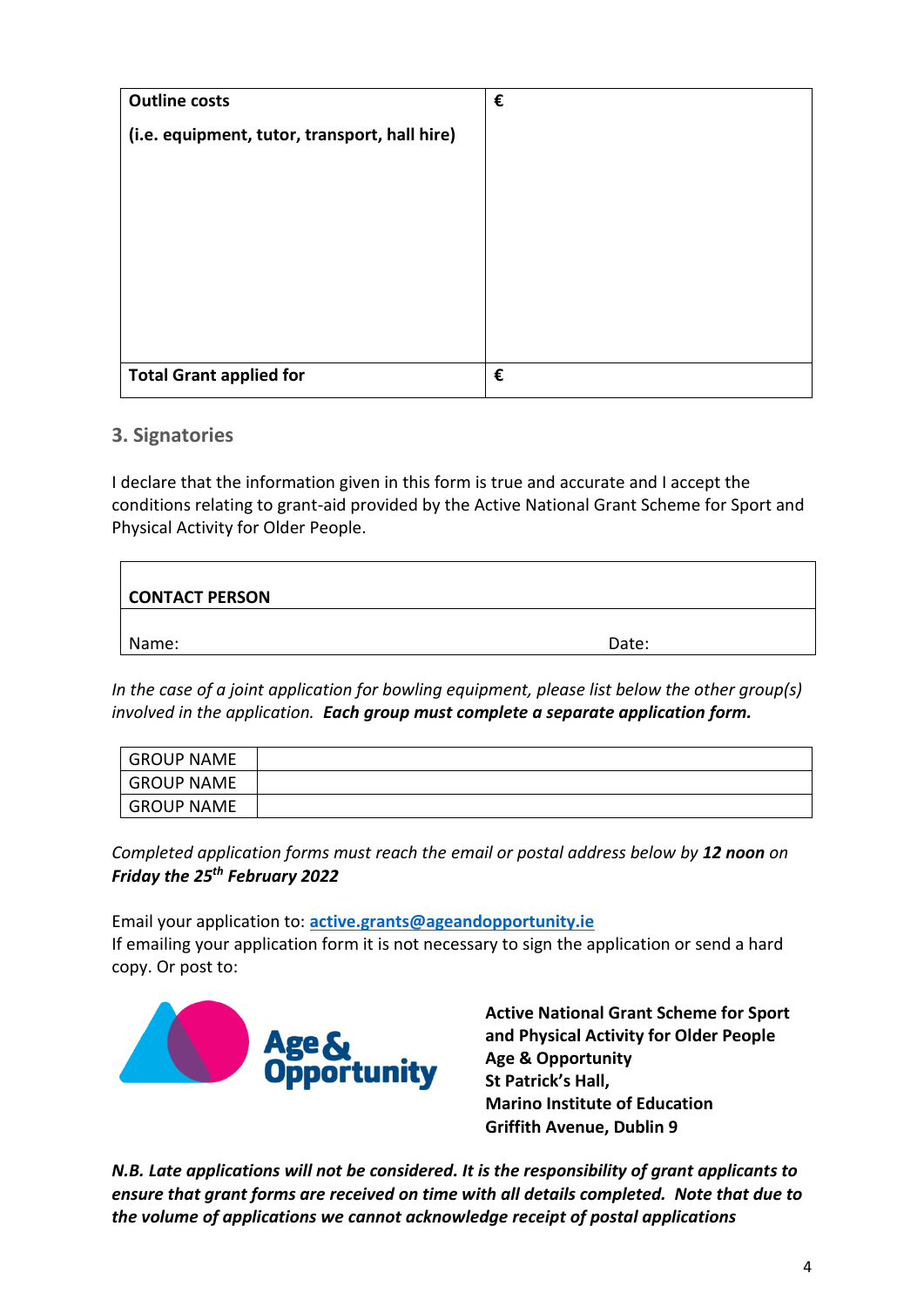## **4. Evaluation Form**

#### **Note: This section applies only if you received a grant in 2019 or 2020.**

- How much did your group receive in 2019/2020?
- Did your group spend the full amount granted before December 2021? Y N
- Did your group subsidise the grant with other money? Y N If so, by how much?  $\frac{1}{2}$
- How did you spend the grant received in 2019/2020?
	- o PALs equipment o Dance o Swimming/Aqua activities o Go for Life Games equipment o Facility Hire (Hall/Pool) o Tai Chi o Pickleball o Walking Football o Walking Programme o Aerobics o Pilates o Yoga o Bowling o Pitch & Putt/Golf o Other o Cycling o Sportsfest/Sports Event o Go for Life Games event o Online activity. If so what type of activity?

\_\_\_\_\_\_\_\_\_\_\_\_\_\_\_\_\_\_\_\_\_\_\_\_\_\_\_\_\_\_\_\_\_\_\_\_\_\_\_\_\_\_\_\_\_\_\_\_\_\_\_\_\_\_\_\_\_\_\_\_\_\_\_\_\_\_\_\_\_\_\_\_\_\_\_\_\_\_

• How many members of your group took part in physical activities enabled by the 2019/2020 grants? \_\_\_\_\_\_\_\_\_\_\_\_\_\_\_\_\_\_\_\_\_\_\_\_\_\_\_\_\_\_\_\_\_\_\_\_\_\_\_\_\_\_\_\_\_\_\_\_\_\_\_\_

What % of your group are: Under the age 50 years **50–69** years age 70 or over

What % of your group are male?

- Did the grant encourage new members to join your group? If yes, how many? If no, please put '0'
- Did the grant help the group come back together after Covid restrictions eased? Y N
- Do you think the grant made the group feel?

On a scale of  $1 - 5$  (1 meaning strongly disagree and 5 meaning strongly agree)

| More active           |  |   |  |
|-----------------------|--|---|--|
| More likely           |  |   |  |
| to engage in physical |  | 2 |  |
| activity again        |  |   |  |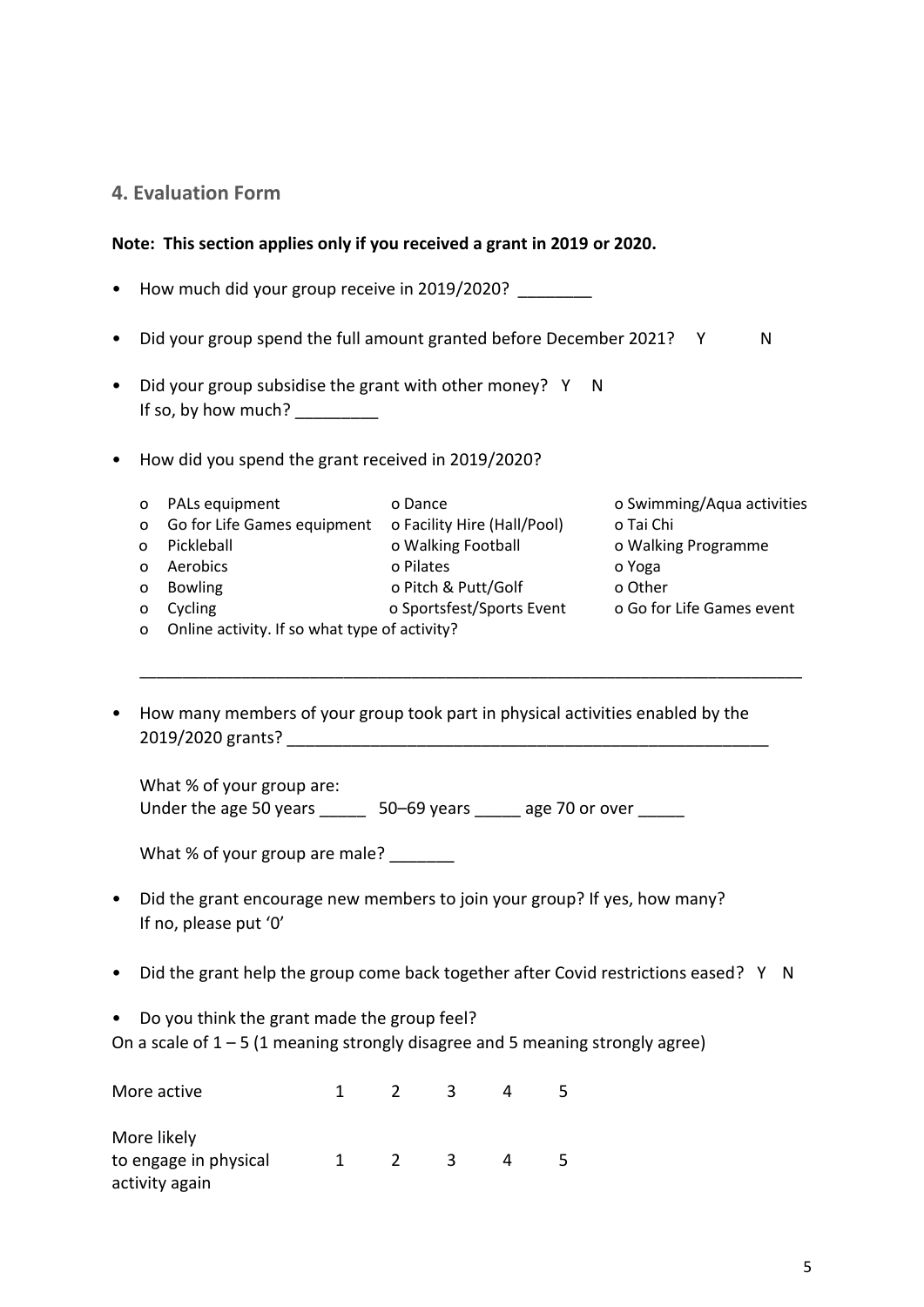| More connected<br>to other people | 1. | $\mathcal{L}$ | ς |  |
|-----------------------------------|----|---------------|---|--|
| More visible<br>in our community  | 1. | $\mathcal{L}$ | 3 |  |
| More confident                    |    |               | ς |  |

- Apart from activities funded by the grant does your group take part in regular physical activity together? Y N
- If yes, is this regular physical activity led by a member of your group? Y N N/A
- If yes, how often does your group take part in regular physical activity together?

| <b>Post Covid</b>        |
|--------------------------|
| o. Once a week           |
| o More than once a week  |
| o Once a month           |
| o More than once a month |
|                          |

- Did your grant/initiative target people with disabilities? Y N
- Is there anything else you'd like to share about the grant?



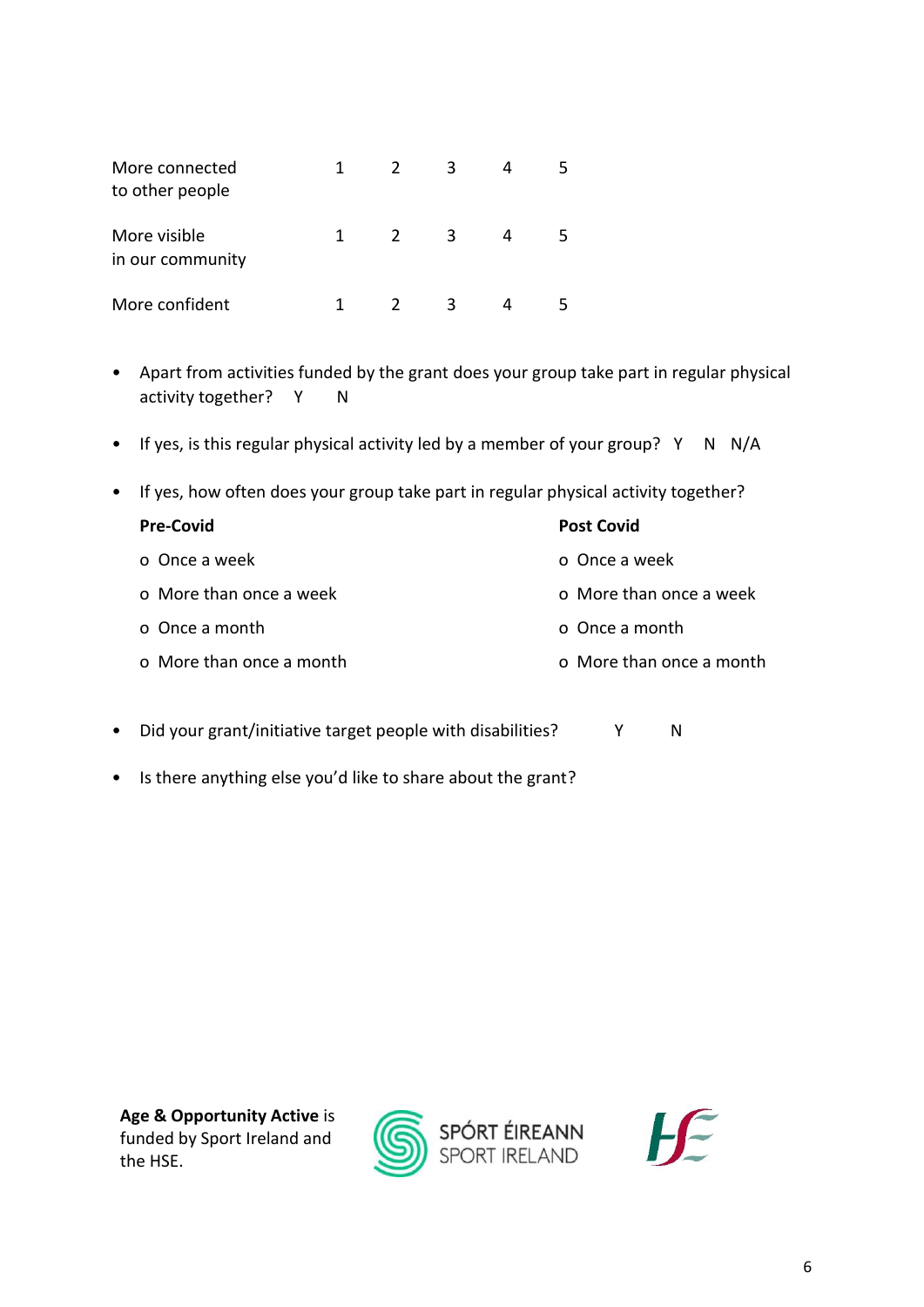### **5. Key contacts**

**If you require assistance completing this form, contact the Active Programme team:** 

- **Sue Guildea**, Active Programme Manager
- **Paul Gallier**, Active Programme Assistant Manager
- **Ciara Dawson**, Active Programme Administrator
- **T:** (01) 805 7733 / **Website:** [www.ageandopportunity.ie](http://www.ageandopportunity.ie/)

**You can also contact your local ●Health Service Executive Coordinator or your ▲Local Sports Partnership:**

**CARLOW ●**Olive Fanning (059) 914 3630 ▲Deborah Foley (059) 913 6207

**CAVAN** ●Colm Casey 087 681 1197 ▲Dean McElroy (049) 437 8582

# **CLARE**

●Geri Quinn (065) 686 5837 ▲John Sweeney (065) 686 5434

**CORK** ●Shirley O'Shea (021) 492 1641 **▲** Claire Hurley (021) 434 7096

**DONEGAL**  ●Lynda McGuinness (074) 910 9114 ▲Karen Guthrie (074) 911 6079

**DUBLIN Dublin City** ▲ Catherine Flood (01) 222 8597

**Dublin North** ●Mary Scales (01) 6465077

**Dublin South East ●**Michelle Hardie Murphy (01) 268 3143

**Dublin South ●**Aine Buggy 087 3636084

**Dun Laoghaire-Rathdown ●**Michelle Hardie Murphy (01) 268 3143 **▲**Shane McArdle (01) 271 9507

**Fingal ▲**Caitriona Geraghty (01) 890 6247

**South County Dublin ●**Aine Buggy 087 3636084 **▲**Thomas McDermott (01) 414 9000 ext. 330

**GALWAY ●**Paul Gillen (091) 737 261

**Galway City ▲**Jason Craughwell (091) 509 572

**KERRY** ●Anne Culloty (064) 667 0767 **▲**Cora Carrigg (066) 718 4776

**KILDARE ●**Aine Buggy 087 3636084 **▲**Syl Merrins (045) 980 547

**KILKENNY** ●Teresa Hennessy (056) 7734869 ▲ Seamus Kenny (056) 779 4990

**LAOIS**  ●Clodagh Armitage (057) 935 7824 ▲ Caroline Myers (057) 867 1248

**LEITRIM**  ▲ Patricia Forde (071) 965 0498